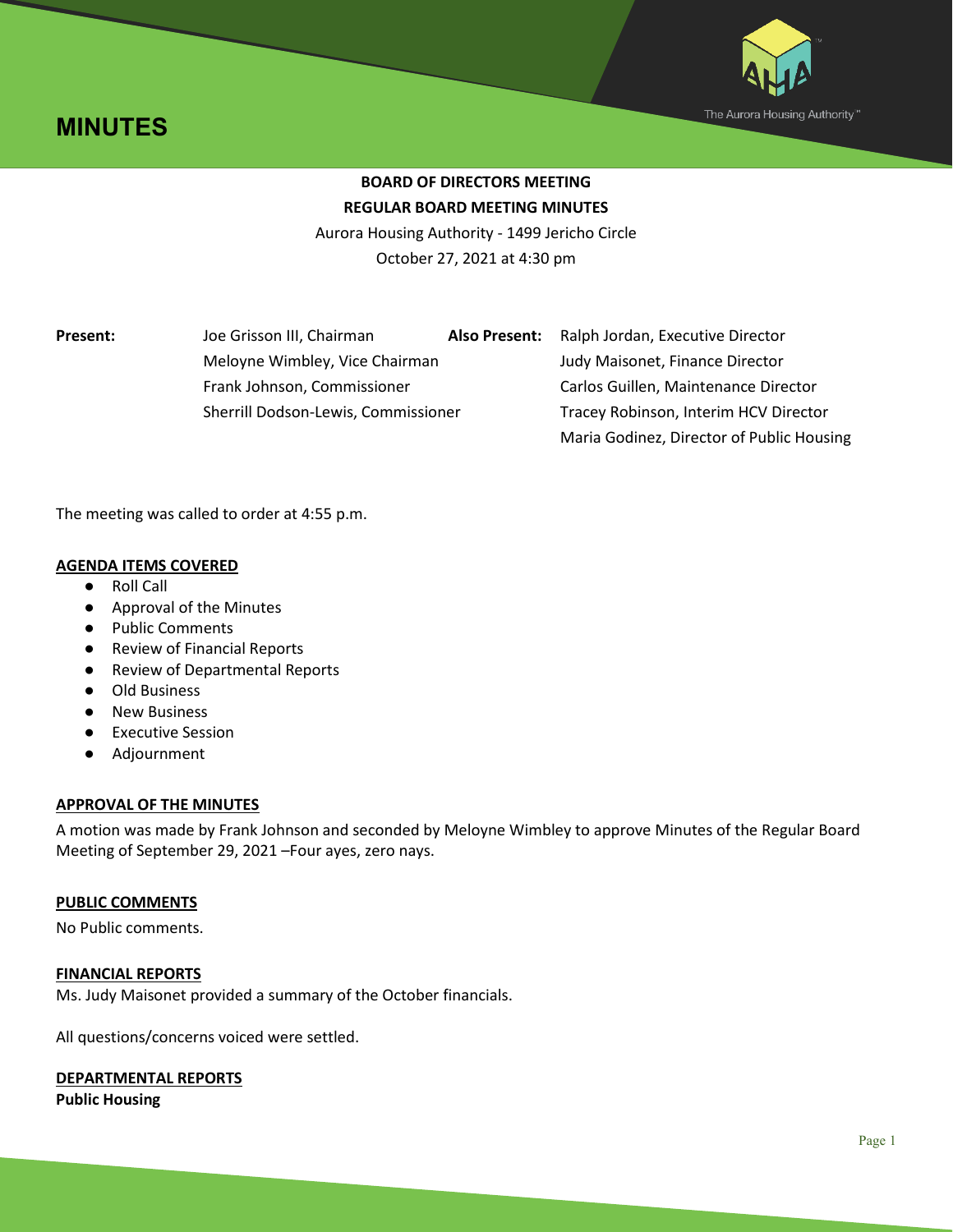Ms. Maria Godinez provided a summary of her report. Ms. Godinez added that the majority of the waiting list will continue closed with the exception of St. Charles and Public Housing 5 Bedroom.

Resident accounts have started being referred to the attorney to process for eviction.

Ms. Godinez also added the AHA is looking to hire for several position which include Public Housing Clerk, Maintenance Mechanic and two part-time resident employees.

All questions/concerns voiced were settled.

## **Resident Opportunities Self-Sufficiency (ROSS)**

Ms. Alexandra Shuck was not available but Mr. Jordan provided that the ROSS Annual report had been completed and submitted to HUD.

#### **Housing Choice Voucher (Section 8)**

Mrs. Robinson read from her report. Her report, highlighting that HCV issuance had been placed on hold but will resume next month. There has been a total of 79 voucher issued with 14 families leased-up.

Emergency Housing Voucher wait list continues accepting applications. To date, there is 157 applicants on the waiting list with 143 having been pulled for final eligibility. 6 Emergency Housing Vouchers have been issued.

All questions/concerns voiced were settled.

#### **Maintenance**

Mr. Carlos Guillen provided from his report that maintenance staff prioritizes daily work orders and cleaning and disinfecting Centennial House and Maple Terrace. Staff continues assisting Smithereens Pest Control during the monthly treatments.

Mr. Guillen also provided a summary of work performed by contractors.

Staff continues to work staggered shift to maintain CDC Social Distancing recommendations.

Board Commissioners and staff held open discussion regarding Indian Trail and the completion of the project. All questions/concerns voiced were settled.

#### **Executive Report**

Mr. Jordan read from his report the AHA is providing customer service to residents during the COVID-19 pandemic. Staff is meeting with residents at each site monthly to provide information and take any resident complaints or maintenance requests.

The AHA continues making progress in administering the Emergency Housing Vouchers. The AHA received 157 referrals from the partner agencies and is now has issued 9 vouchers thus far.